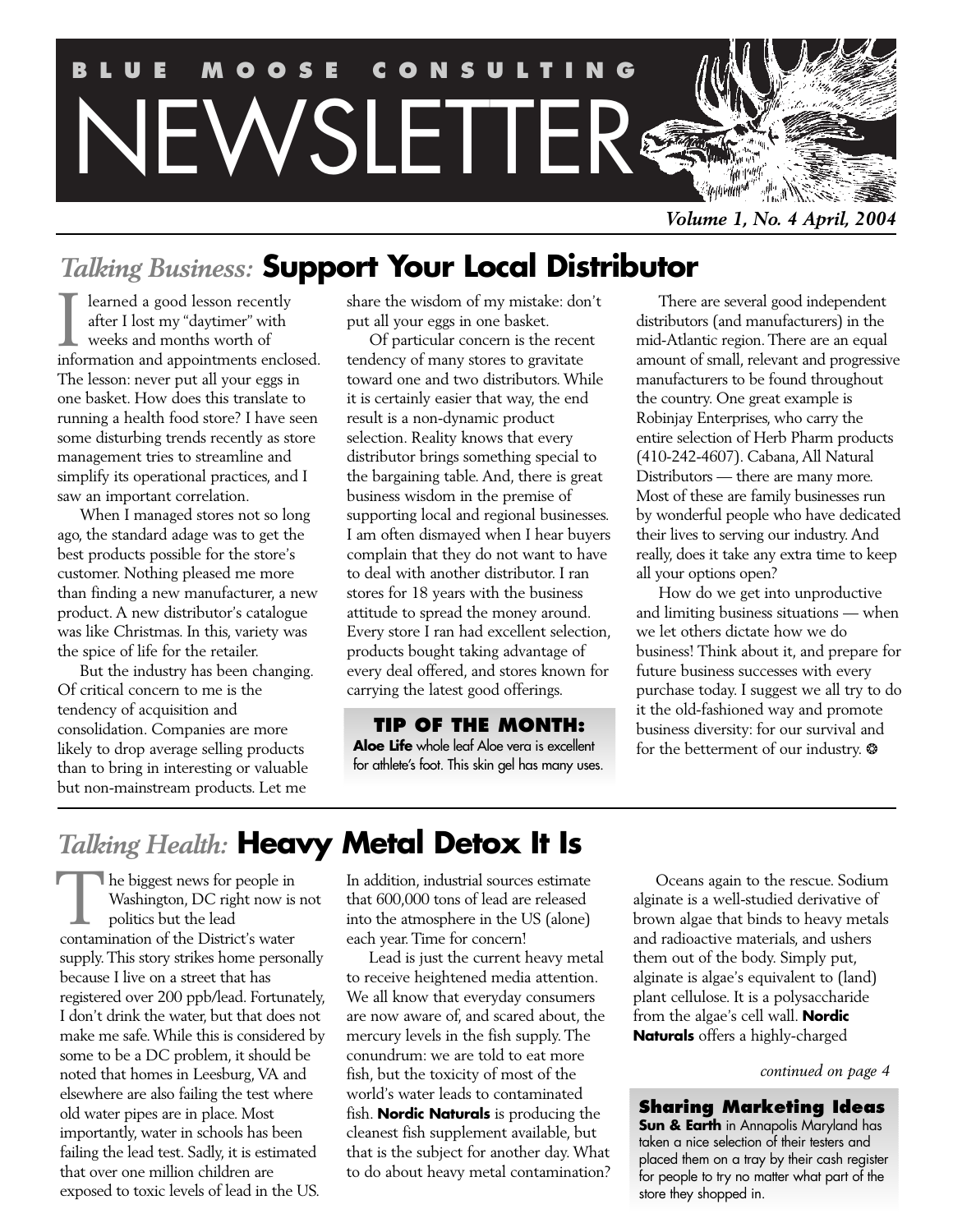

### **BLUEBONNET INTROD "SUPER EARTH PROMOTION"**

Bluebonnet has put together a package of sales materials designed to help you sell this superlative multivitamin: Spirulina, chlorella, high antioxidants, plant nutrients and plant source enzymes — and GliSODin. Now is the time to stock up and make loyal customers for life.

**Remember:** Bluebonnet only sells to health food stores. Buy 3, get one. Buy 6, get 2...and on up. Endcaps await Earth Day!! (Buy-in dates April 01- May 15)

Bluebonnet: committed to quality, committed to the independent natural food store, committed to the environment of our blessed earth!

Bluebonnet has a **store locator** on its website. Get involved and have new customers find you.



#### **DETOX SPECIAL**

**The perfect way to endcap the highest quality herbs for Spring cleaning** Astragalus, dandelion, goldenseal, healthy liver tonic, milk thistle liquid extract, red clover stillingia compound. **ALL 20% OFF**

### **NEW PRODUCT INTRODUCTORY OFFER**

**20% OFF** Cranberry Liquid Extract, Oral Health Tonic Oral Health Tonic: spilanthes, thyme, cranberry fruit, myrrh, cinnamon, clove, peppermint

Plan Ahead and take advantage of the **Summer Seasonal Promotion** Sign Up now!! "Reduce Stress and Enhance Your Energy"

**Buy more: save more** Ginsengs, Eleuthro, Rhodiola, Pharma Kava, Good Mood Tonic, St. John's Wort Extract.

Maximize liquid herbal extract sales and keep satisfied customers.

**Need training?** Call Michael for a staff training today.

The greatest invention since the alphabet: **the Infoshade**. Ask for the new free infoshade, (Why liquid extracts?) to place by your display. Excellent marketing.

Not represented by BMC in NJ, NC



### **NORDIC NATURALS**

### **APRIL & MAY SPECIALS 15% OFF**

- **Complete Formula** (Omega-3s & Omega-6s from organic borage oil)
- ProAlgen (Algae-Bind<sup>im</sup> alginate and Milk Thistle Extract — 80% silymarin — in a kosher veggiecap).

### **See the article of sodium alginate for heavy metal detox in this sales flyer.**

### **Customers traveling more with the nicer weather?**

Make sure that you offer our **Arctic Cod Liver Oil Singles** — individual travel-packets of doctor recommended, pharmaceutical grade, molecularly distilled, and third party tested pure, great tasting cod liver oil.

Ask for the current issue of "Nordic News," a special Heart Health Issue with the article

### **"Protect Your Heart"**



#### **No better preparation for Spring allergy season than Newton Homeopathics. Proven remedies:**

# 55 Pollen & Weed # 7 Hayfever # F07 Allergies for Kids # 56 Dust, Mold & Animal Dander and of course, every day is the perfect day for the # 1 Detoxifer

### **Want to capitalize on Spring Cleaning?**

Highlight the **Jump-Start Your Health Kit** and see the natural healing process work

### MAHO NNFA Sales Specials — **15% LINE DRIVE IF ATTENDING SHOW.**

Not attending the show? 10% line drive April 12-19. Must request discount.

We will be introducing the first of our new labels, and new shelving units

**Stop allergies early** — start with homeopathics beforehand.

Not represented by BMC in PA, NJ Not represented by BMC in NC, WV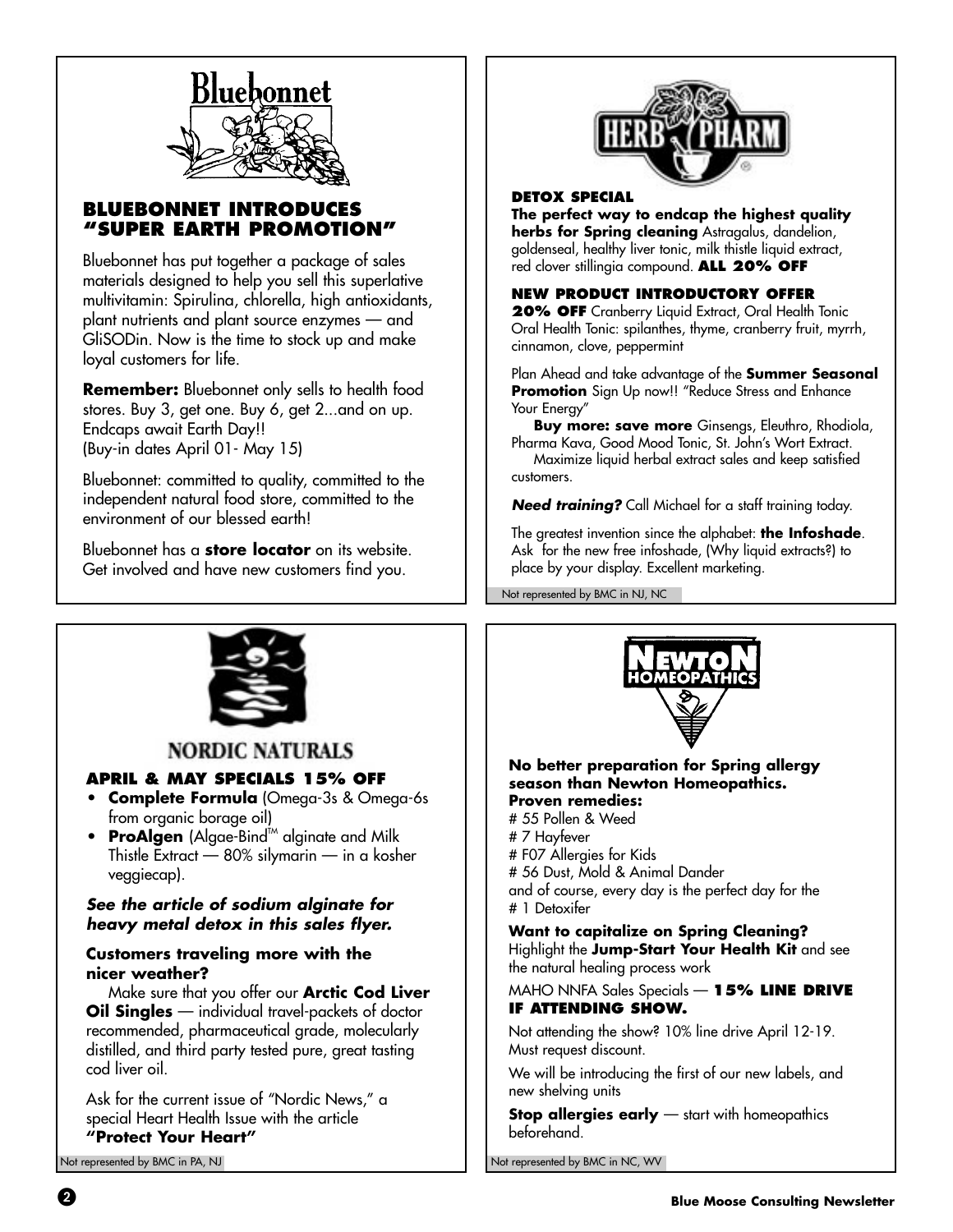

**HERE IT IS!!** The best, most tasteful green food product available. Aloe Life's NEW

### **"DAILY GREENS FORMULA"**

- Highest amount of greens of any other product on the market 6,850 mg per 2 Tbs.
- A 2-MONTH supply
- NO fillers, potential irritants or fillers. Gluten free
- 12 Greens and Whole leaf aloe vera matrix and nopal cactus,carob, bamboo, green papaya, kelp, and more!
- Fiber rich, pH balancing, energizing, detoxifying, low calorie
- TASTES DELICIOUS: like no other green product

### **GREAT CASE DISCOUNT (6).**

Stock up and carry the Green winner from its inception.

And add the Aloe Life **Whole Leaf Aloe DETOX Formula** and you will affect real health changes with the change of seasons.



### **NEW!** 5 Great New Reasons to Take A Long Shower **NATURAL BODY WASH FOAMERS!** Minty Mischief (green foam), Spicy Rumor and Unscented Mystique (white foam), and Lavender Lunacy and Jasmine Desire (pink foam) a botanical foaming body wash that is certified vegan and made with 100% natural castile soap, calendula and pure, aromatic essential oils. A fun, thick and rich aromatic foam.

### **"It's OK to get Fresh"**

Available in a wooden counter display holding five of each variety.

**9 fl oz. wholesale: \$8.99, retail \$14.99**



**100% SHEA BUTTER** is the best the world has to offer for healing, nourishing and protecting the skin. Shea butter, an age old remedy, is naturally vitamin rich — the perfect daily emollient.

Perfect Organics offers shea butter in its 24/7 product line. Shea Butter of the highest quality — **extracted and clarified naturally — without the use of hexane/solvents or other chemicals.** This shea butter is absorbed easily, carries no residue or wax, and moisturizes immediately.

Try one, and you will want to use them all: Fragrance free, Soothing Lavender Lavish; Uplifting Mandarin Chocolate; Refreshing Mint Chocolate; Invigorating Orange Ginger.

Also available is **Perfect Organics Shea Butter lip balms**. The perfect solution for soft, smooth lips. Fresh Mint; Citrus Fresh; Vanilla Twist.

One try and you will see, there is no other product like Perfect Organics Shea Butter.

Part of the 24/7 Perfect Organics catalogue. **Visit www.perfectorganics.com**

### EssentialFormulas

### **WHY DR. OHHIRA'S PROBIOTICS 12?**

(the best-selling probiotics in the world)

- $TH10$  strain  $-$  only strain to neutralize MRSAs
- Plant based probiotics are the natural form for the human gut.
- 100 Vegetarian no animal products or strains ever.
- A natural inhabitant of the human colon, unlike other non-plant strains.
- Dr. Ohhira recipient of 4 doctorates, author of 20 studies, wrote the leading Japanese text on probiotics.
- "Hospital infections" are now the 5th leading cause of death in the US.
- H Pylori is the most prevalent bacterial infection today. A direct cause of peptic ulcers. **Are you carrying products to battle these modern problems? Are they University tested for 20 years?**

**TRY PROBIOTICS 12 FOR HEALTH. SUPPLY PROBIOTICS 12 FOR TRUE INTESTINAL HEALTH**



### **Spring is get-out-and exercise**

**time!** No better time than now to have the products proven to help with stretching, aches & pain-relief, and clear and healthful breathing.

Olbas **analgesic salves, sport massage oil** and the ever-versatile **Olbas oil** are favorites of the entire outdoor set. Display near the register.

**Think SPORTS**, **Think Power Inhaler!** Olbas inhaler + pastilles are favorites for Spring colds and seasonal allergies.

And our new, popular instant tea is great iced!!

Cleansing now with time-tested herbal blends:

- Nature's Wonderland **Herbal Detoxification Formula, 60** Vcaps/475mg Alfalfa, Buckthorn Bark, Licorice, Red Clover, Barberry, Burdock Root, Poke Root, Stillingia, Prickly Ash.
- Nature's Wonderland **Catfish Bitters**, 60 Vcaps/525mg 18 healing herbs and roots which gently strengthen and invigorate the whole body



**Be aware that the raw foods diet is gaining momentum**. Celebrities may be fueling this trend, but the health benefits are substantial. Several stores have started successful raw foods sections.

Soon:

**Juvo training** will be available to your staff. With basic training your staff will most surely get behind this healthful product: and there are rewards for the training as well!

### **ABOVE THE CRAZE?**

Juvo can be used in healthful compliance with all the current hot diets: the Atkins Diet, Protein Power, the Zone Diet, The Carbohydrate Addicts Diet, the South Beach Diet, Dr. Phil's Diet, even Weightwatcher's and Jenny Craig.

### **JUVO IS SUPRA-HEALTHY. YOU CANNOT MISS IF YOU RECOMMEND JUVO!**

Not represented by BMC in PA, NJ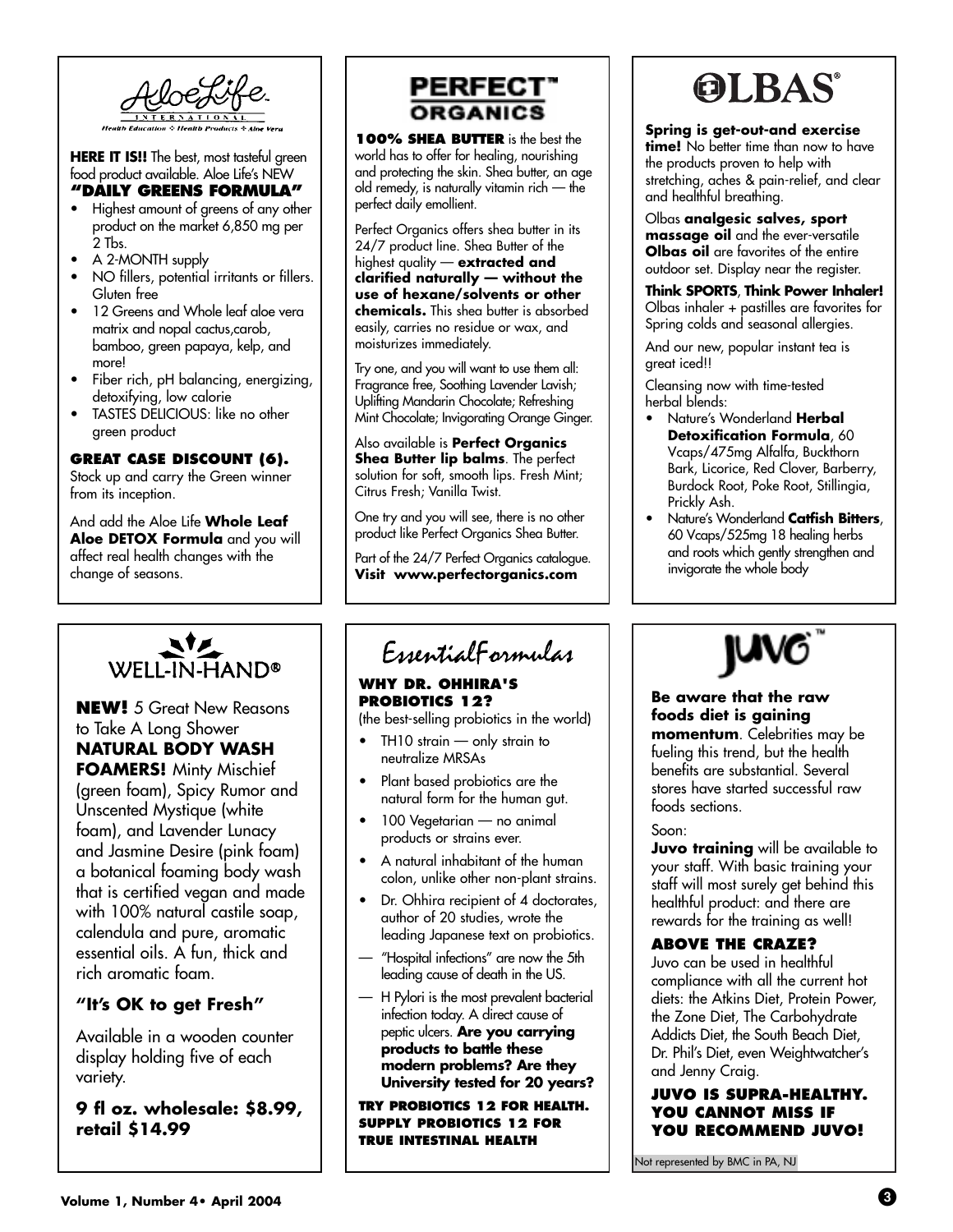### **Blue Moose Consulting**

P.O. Box 557 Falls Church, Va. 22040-0557

**GOT EMAIL?** IF YOU'D LIKE TO RECEIVE INFORMATION BY EMAIL, SEND YOUR REQUEST TO MICHAEL@BLUEMOOSECONSULTING.COM

### **VISIT US AT OUR NEW WEBSITE! WWW.BLUEMOOSECONSULTING.COM**

### **Heavy Metal Detox It Is**

*continued from page 1*

alginate called Algae-Bind™ Sodium Alginate, and this product has shown exceptional third party testing in removing mercury, lead and other potentially toxic heavy metals.

Even though alginate shows miraculous potential for removing heavy metal from soil, body and sea, not all alginate is the same. Seaweed cultivation is now a profitable world-wide industry. There are an estimated 25,000 species of algae, with most cultivation coming from warm water climates and unregulated water environments.While seaweeds are excellent to add to the diet, Nordic Naturals provides a proprietary blend derived from Norwegian seaweed, Fucus and Laminaria. Clean waters provide cleaner, more resilient sea vegetables.

There is over 35 years of research on the benefits of alginate for detoxification. The alginate naturally binds to the toxic trace minerals according to their molecular weight, so they do not bind to more essential nutrients.And the cellulose is indigestible by the body, so the bound minerals are eliminated. Alginate has been used extensively in Europe for dental problems and detoxification for over 15 years.

Pretty efficient, and absolutely essential for life in this polluted world because toxicity extends beyond our city water supply to floor waxes and polishes and old paints, cigarette smoke, fertilizers and pesticides, and even plastic toys. Promoting a detox program that includes an effective sodium alginate makes good sense for everyone today.

Need help educating your staff on the importance of understanding

environmental toxins? Schedule a staff training on alginate; and we will review the benefits of omega-3 nutrition at the same time.\*

### **How to reach Blue Moose Consulting**

*Call as often as necessary: we want to be of assistance* Blue Moose Consulting • Michael Hennessey office: 202-588-8238 • cell: 202-236-3735 fax: 202-986-9501 • bluemoosestudios@aol.com PO Box 557 • Falls Church, VA. 22040-0557 3509 Connecticut Ave. # 150 NW • Washington, DC 20008 www.bluemooseconsulting.com

### **COMPANIES REPRESENTED:**

### **Bluebonnet Nutrition**

**Corporation** www.bluebonnetnutrition.com 800-580-8866 fax: 1-281-240-3535 12915 Dairy Ashford Sugar Land, Texas 77478

#### **Herb Pharm**

www.herb-pharm.com information: 541-846-6262 orders: 800-348-4372 fax: 800-545-7392 P. O. Box 116 Williams, Oregon 97544

#### **Nordic Naturals: The Ocean Product Authority**

www.nordicnaturals.com 800-662-2544 • 831-724-6200 fax: 831-724-6600 94 Hangar Way Watsonville, CA. 95076

**Newton Homeopathics** www.newtonlabs.net 800-448-7256 • 770-922-2644 fax: 1-800-760-5550 2360 Rockaway Industrial Blvd. Conyers, GA 30012

#### **Well-in-Hand: Epic Herbal Medicinals**

www.wellinhand.com 434-384-1800 • 888-550-7774 P.O. Box 1200 Forest, VA. 24551-1200

#### **Aloe Life International**

www.aloelife.com 619-258-0145 orders: 1-800-414-ALOE (2563) fax: 619-258-1373 4822 Santa Monica Ave., Ste. 231 San Diego, CA. 92107

#### **Essential Formulas, Inc.**

www.EssentialFormulas.com 972-255-3918 fax: 972-255-6648 1012 McCoy Dr. Irving, Texas 75062-8005

#### **Olbas/Penn Herb Co., Ltd.** www.olbas.com www.pennherb.com 215-632-6100 orders: 800-523-9971 fax: 215-632-7945 10601 Decatur Rd.

### Philadelphia, PA. 19154 **Perfect Organics, Inc.**

www.perfectorganics.com 888-304-4558 fax: 703-852-7199 P.O Box 306 Merrifield, VA 22116

#### **Healthville USA Corp./ Juvo**

www.gojuvo.com 714-562-1515 • 800-558-Juvo (5886) fax: 714-562-1516 6131 Orange Thorpe Ave. Ste. 115 Buena Park, CA 90620

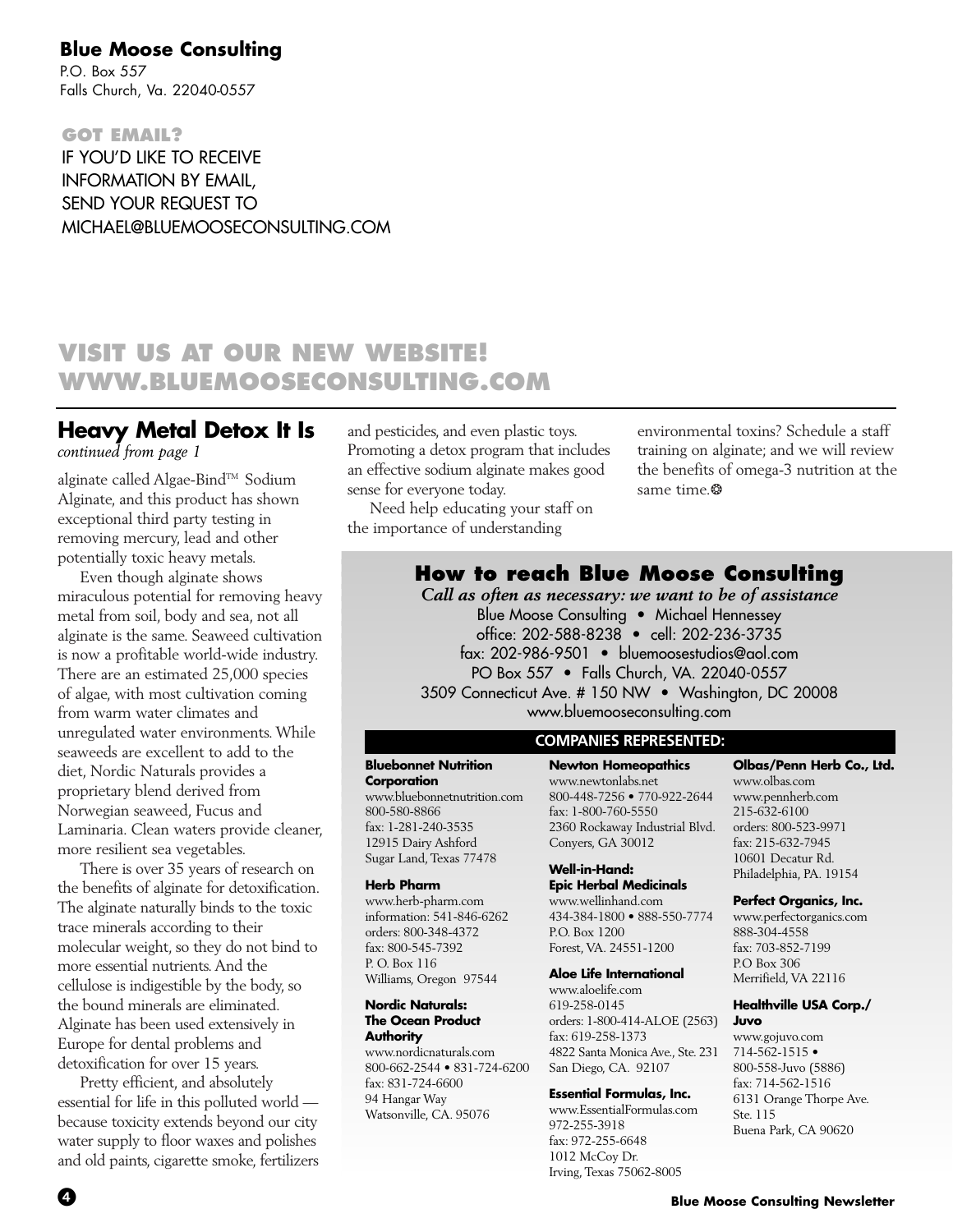## Summary of the Events of **Natural Foods Day 2004**

ere is a personal diary of the events of the NNFA Natural Foods Day on Capitol Hill There is a personal diary of the NNFA Natural Foods Day on Capitol Hill<br>that happened last month, March 23. The NNFA's Natural Foods Day is an annual lobbying event designed to build the industry's base of support through personal meetings with Members of Congress. Each year it has gotten bigger as stores have realized that this is their one time to shine each year in making an impression upon their legislators.

The NNFA organizes the event, providing a continental breakfast and a mini-training to help each participant know how to approach the meeting(s) scheduled with their Congressperson or Senator. Everyone is provided with a literature kit which mentions the important legislation that we support, and that which we definitely do not want to see acted upon. This is truly the most effective way to "put a face" on public policy issues and let your elected officials know that their actions will have consequence on your life. It seems that everyone travels in teams of 2-3 people (so you won't get cold feet) and you are usually paired up to see your own local Congressperson and/or Senator.

Unfortunately, you don't actually get to meet these elected officials that often. You are more likely to meet their lead person on the issue of health, or someone else from their staff. This is still crucially important, because — as we know — most people on Capitol Hill know nothing about health, nutrition and/or natural foods. The meetings are what you make of them, and I believe that my team (which included Bluebonnet President Gary Barrows) was very effective in bringing the issue into perspective to the four people we had meetings with on this Lobbying Day.

Most workers on the Hill do not even know what the DSHEA legislation is: a law created in 1994 to protect our

industry and allow us to sell nutritional supplements as foods without the oversight necessary for drugs. Most of the workers were not even active on Capitol Hill in 1994. As you can see, it is always a case of reeducating. And believe me, most of these employees are willing to learn. All admitted that they either took "vitamins" or that their friends did. They could clearly see that there was no need to legislate these safe supplements as drugs. The conversations went beyond this point, but to even get that point across may lead to a decisive conversation down the road.

The NNFA gave everyone a "Scorecard" to give the legislator's staff. The whole kit was very well organized (Join the NNFA! When? ASAP www.nfa.org) The scorecard warns that two bills currently in process would severely gut and rewrite the Dietary Supplement Health & Education Act (DSHEA). These two bills — (in the House) HR. 3377, and (in the Senate) S. 722 — are the antithesis of what this country needs for good natural foods health care. We therefore need to work against them — get your legislature to make a commitment to vote against these bills should they reach a vote AND contact friends to get Sen. Durbin (D- Ill) and Reps Susan Davis (D- CA.), Henry Waxman (D-CA) and John Dingell (D-Mich.) to withdraw these misguided bills. Your legislator votes for you — so start there!

The stance that we are taking is that the DSHEA law is sufficient, that it grants oversight and the ability to act against irresponsibility; and that our industry is somewhat self-regulating that we sell safe products — and that the FDA currently has the ability to act when necessary. The bill that we support, from the Senate, (S 1538), would grant funding to the FDA to do its job. The bill, the DSHEA Full Implementation and Enforcement Act of 2003, needs the support of every Senator (and every Congressperson

should be aware of your opinion and support of this issue). The bill was introduced by the two strongest champions of our industry on the Hill, Senators Tom Harkin (D-Iowa) and Orrin Hatch (R-Utah), and we need to do all that we can to keep them in office and active on this legislation. If not for the Senate, at this point, our industry would be in dire straits. Note the bispartisan concern!

We need more allies on the Hill, so contact, meet and persuade your legislature to get active and take a stance. We need more allies in the FDA, and at NIH and in the media. Bottom line is that our livelihood is still on unsafe grounds. And, should we win this battle, there will continue to be spearheaded and wellorganized attempts to discredit natural foods in the future. Democracy is eternal vigilance.

At the end of the day I was satisfied that I had done something to help you, my friends, and the general public. More people attended this one-day NNFA event than ever in its 7-year tradition. I mention again that Bluebonnet was there and is active: we should support companies that take a leadership role in supporting our industry.

For affecting change, the best people to be there are the store owners. So, next year, make DC a day trip in March. Until then, go to the NNFA website, join, get active, use the internet to speak to your Congressperson, meet with people at their local offices, get an ally in the office of your elected official, write letters, tell friends, disseminate literature and realize that these actions are very important to preserving your rights to stay healthy naturally and stay in business. Democracy — it is a word that we need to take more seriously. I am gonna do what I need to do, and you?